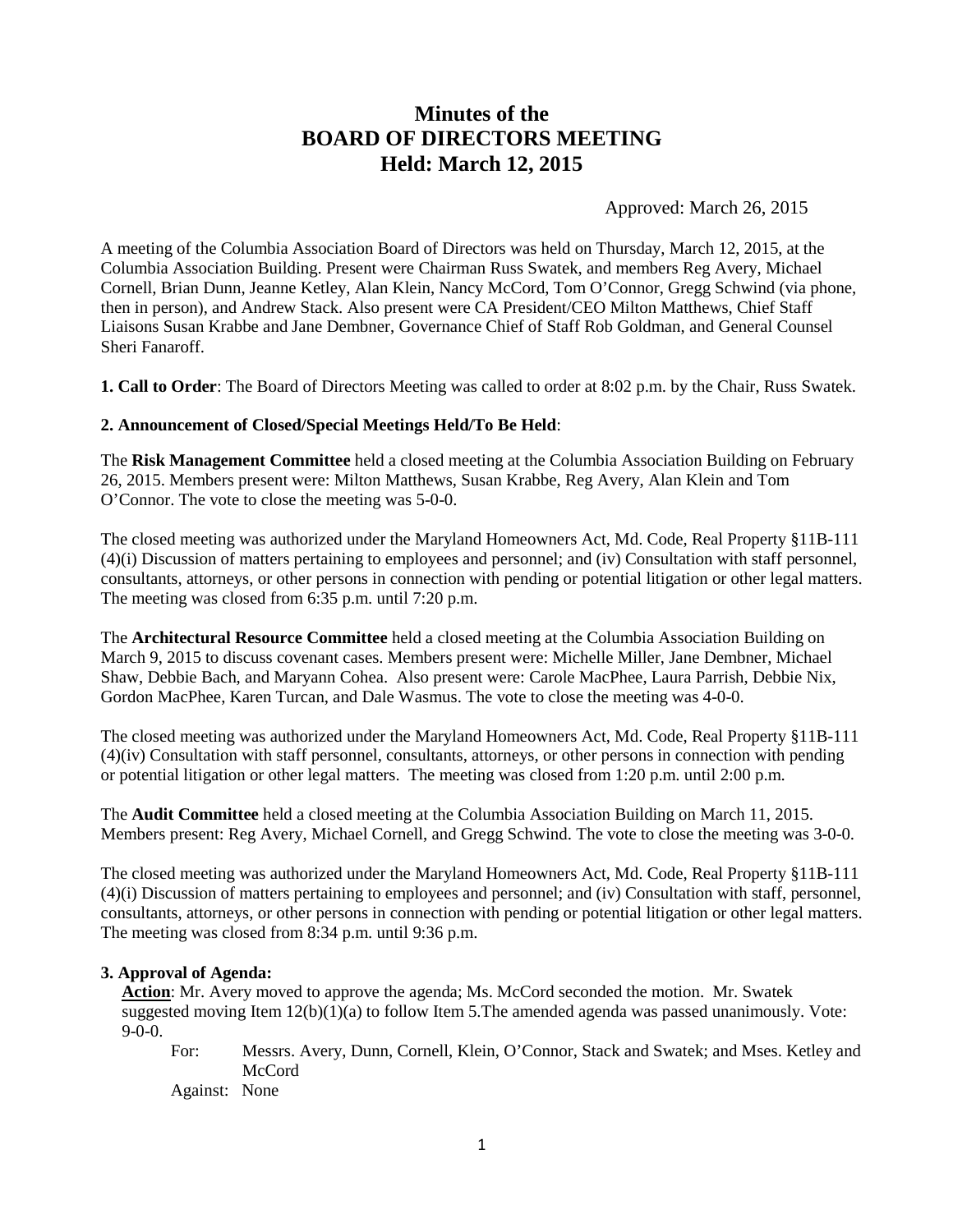Abstain: None

**4. Disclosure of Conflicts of Interest:** The chairman said none were disclosed to him.

## **5. Resident Speakout:**

- (a) Celeste Huecker, Wilde Lake, spoke about indoor pool capacity.
- (b) Joel Hurewitz, Harpers Choice, spoke about bylaws, elections, guidelines for closed meetings, etc.
- (c) Nancy McCord, Wilde Lake, read Linda Odum's email message about SplashDown.
- (d) Carlton Haywood, Oakland Mills, speaking as chair of the Aquatics Advisory Committee, spoke about indoor pool capacity.
- (e) Bill Santos, Wilde Lake, spoke about family-oriented indoor pool capacity.
- (f) Roz Zinner, Long Reach, spoke about indoor pool capacity.
- (g) Ginger Scott, Wilde Lake, spoke about CA's February 9 closed meeting.

*Mr. Schwind arrived at 8:45 p.m.*

(h) Kevin McAliley, Wilde Lake, representing the Wilde Lake Village Board, spoke about having a multigenerational Swim Center.

### **12. (b) Strategic Implementation Committee**

1. Discussion

(a) Easement Requests from Howard County re: Multi-Line Pathway from Blandair to Howard County General Hospital -- Phases 3 and 4

 CA Open Space Management Director Daniel D'Amore and Bob Jenkins of Howard Hughes Corporation described a proposed easement for segments of the Downtown Columbia multi-use pathway project. The pathway will be for pedestrian and bike traffic only. Howard County government will own the easement, and the Downtown Partnership will be responsible for maintaining the pathway or paying others to maintain it. Mr. D'Amore said the easement request will be revised in light of Board members' comments, then presented to the Board for approval.

(b) Committee Tracking Form – No additions

#### **6. Approval of Minutes**

- **Action**: Mr. O'Connor moved that the minutes of February 9, 2015 be approved. Mr. Avery seconded the motion, which passed unanimously. Vote: 10-0-0.
- **Action**:Mr. Avery moved that the minutes of February 26, 2015 be approved. Ms. McCord seconded the motion, which passed. Vote: 9-0-1.
	- For: Messrs. Avery, Dunn, Klein, O'Connor, Schwind, Stack and Swatek; and Mses. Ketley and McCord

Against: None Abstain: Mr. Cornell

## **7. Chairman's Remarks:**None.

**8. President's Remarks:** In response to a question, Mr. Matthews said he has no updates regarding the Inner Arbor Trust Board.

## **9. Committee Chairs' Reports**

- (a) **Board Operations Committee:** None.
- (b) **External Relations Committee:** None
- (c) **Planning and Strategy Committee**: None.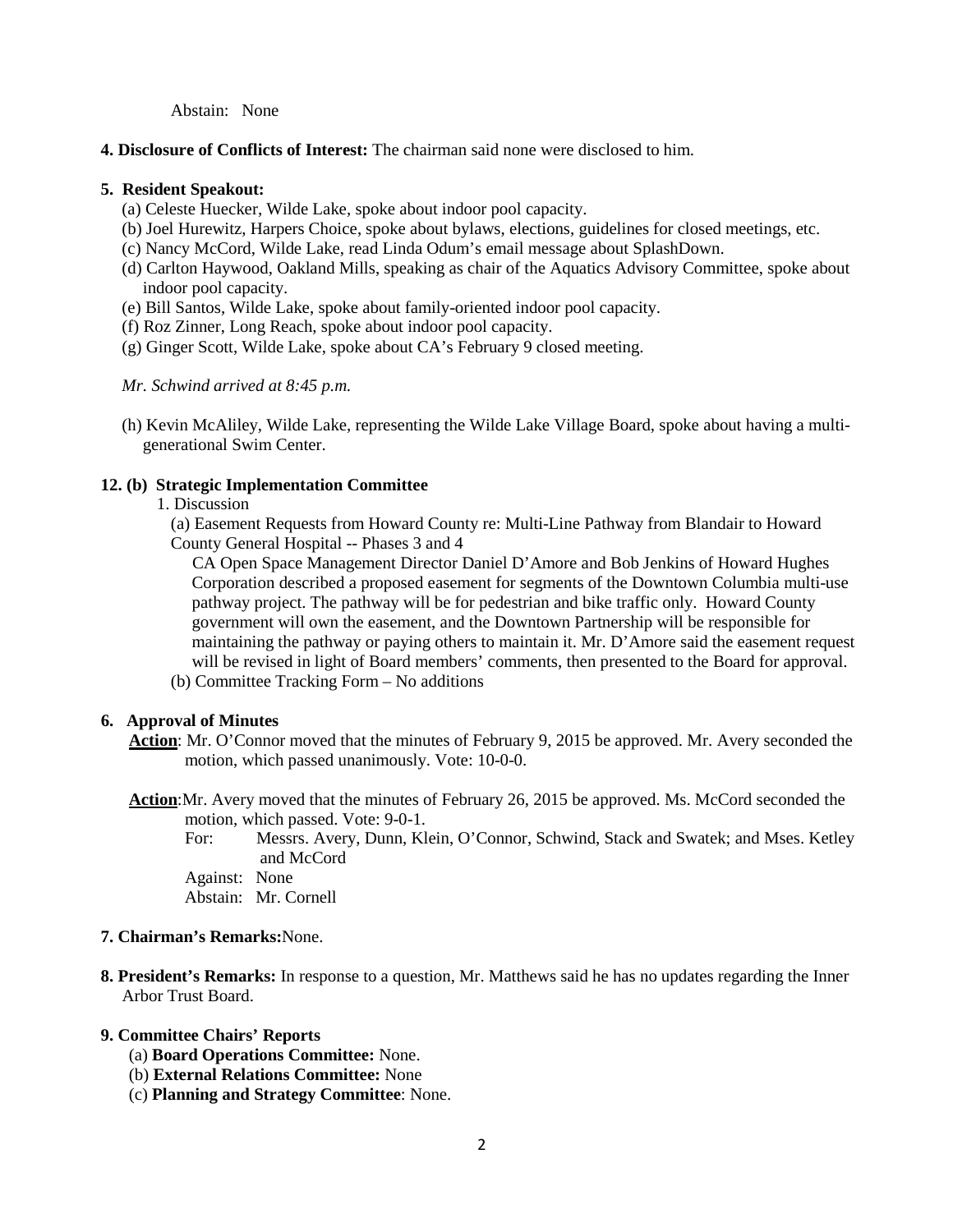(d) **Strategic Implementation Committee:** None.

(e) **CA Representatives to the Inner Arbor Trust Board of Directors**: None.

## **10. Recommendation for Board Action**

- (a) Consent Agenda
	- 1. Approval of draft minutes of Closed Board of Directors Meetings held on March 27, 2014; March 31, 2014; April 3, 2014; April 16, 2014; April 24, 2014; and May 5, 2014 **Action**: The Board voted to approve the minutes of these meetings.
	- 2. Approval of draft minutes of Closed Board of Directors Meetings held on June 24, 2014; August 4, 2014; September 18, 2014; October 23, 2014; November 17, 2014; December 11, 2014; and February 9, 2015 (closed portion)

**Action**: The Board voted to approve the minutes of these meetings.

- (b) Recommendation for Action
	- 1. Approval of Guidelines for Closing a Meeting

The Board approved the BOC's recommendation to approve amended guidelines for closed meetings, incorporating Bylaws changes that the Board approved during the CA Members meeting held tonight. Mr. Klein asked that the word "chairman" in the guidelines be changed to "chairperson." The motion to approve the guidelines as amended passed. Vote: 9-1-0.

For: Messrs. Avery, Dunn, Cornell, O'Connor, Schwind, Stack and Swatek; and Mses. Ketley and McCord

Against: Mr. Klein Abstain: None

#### **11. Special Topics and Presentations – None**

#### **12. Committee Agendas**

- (a) Planning and Strategy Committee
	- 1. Discussion
	- (a) Follow–Up Discussion on Swim Center Renovations and Future of Splashdown

Acting Sport and Fitness Director Marc Kolp, Open Space and Facilities Services Director Dennis Mattey, and Asst. Aquatics Director Marty Oltman described staff's recommendations for a \$5 million capital improvement plan over five years to preserve the Swim Center Structure and replace Splashdown with modern family-friendly amenities, such as Wibit. They also said the wading pool area needs repair or improvement.

**Action:** Mr. Stack moved, and Mr. Dunn seconded, that the PSC recommend that the Board approve staff's recommendation to do repairs to preserve the Swim Center,but to perform the work during the next three fiscal years instead of the five-year period proposed by staff. The motion passed. Vote: 3-0-0.

Mr. Matthews said staff will come to the next Board meeting with answers to Board members' questions regarding staff's other recommendation to replace Spashdown with a different family-friendly amenity. He will also give a proposed date for a public meeting about the future of Splashdown.

(b) Committee Tracking Form*.*

### (c) External Relations Committee

- 1. Discussion
	- (a) Discuss "Columbia Speaks, CA Listens" Report and Next Steps

 Ms. Dembner summarized the more than 1,000 public comments, questions and ideas received during and after the "Columbia Speaks, CA Listens" event held in October 2014. These comments, and CA's responses, are available on CA's website. Board members discussed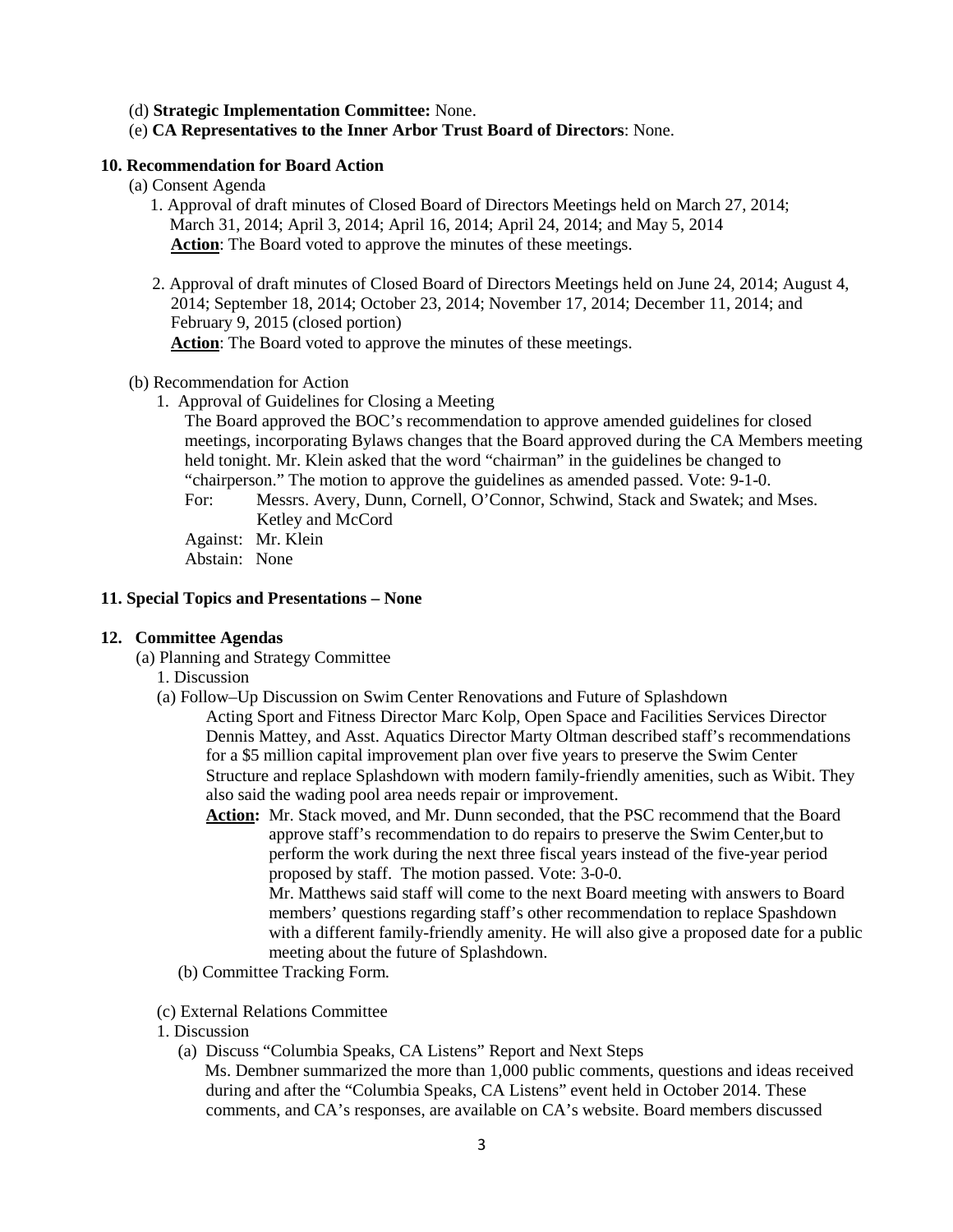feedback they received and suggested that CA staff find ways to inform residents when CA changes programs or policies as a result of public feedback.

**Action:** Ms. McCord moved to extend the meeting until 11:15 p.m. The motion was seconded by Mr. Avery and passed unanimously.

(b) Committee Tracking Form

## **13. Reports**

(a) FY 15 3rd Quarter Financial Report

(b) FY 15 3rd Quarter Financial Statement

Mr. Cornell said that Board members who have questions about the financial reports can correspond with Ms. Krabbe.

## **14. Possible Topics for Future Board Discussions:** None

## **15. Tracking Forms**

- (a) Tracking Form for Board Requests: None
- (b) Tracking Form for Resident Requests: None

## **16. Talking Points:** Recording Secretary Valerie Montague read the Talking Points.

**17. Adjournment:** The meeting was adjourned at 11:10 p.m.

Respectfully submitted,

Valerie Montague Recording Secretary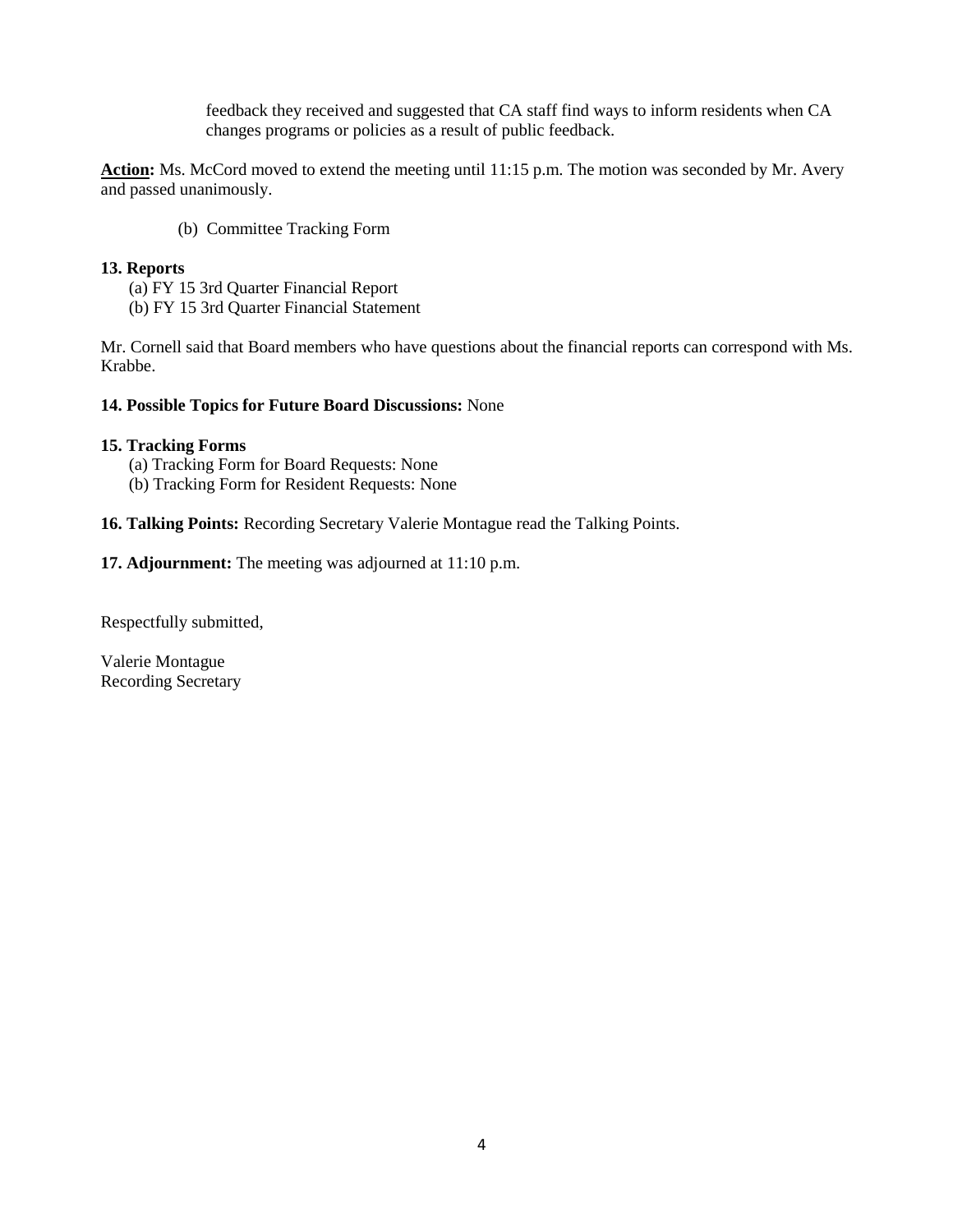The following pages are from Resident Speakout at the March 12, 2015 Columbia Association Board of Directors meeting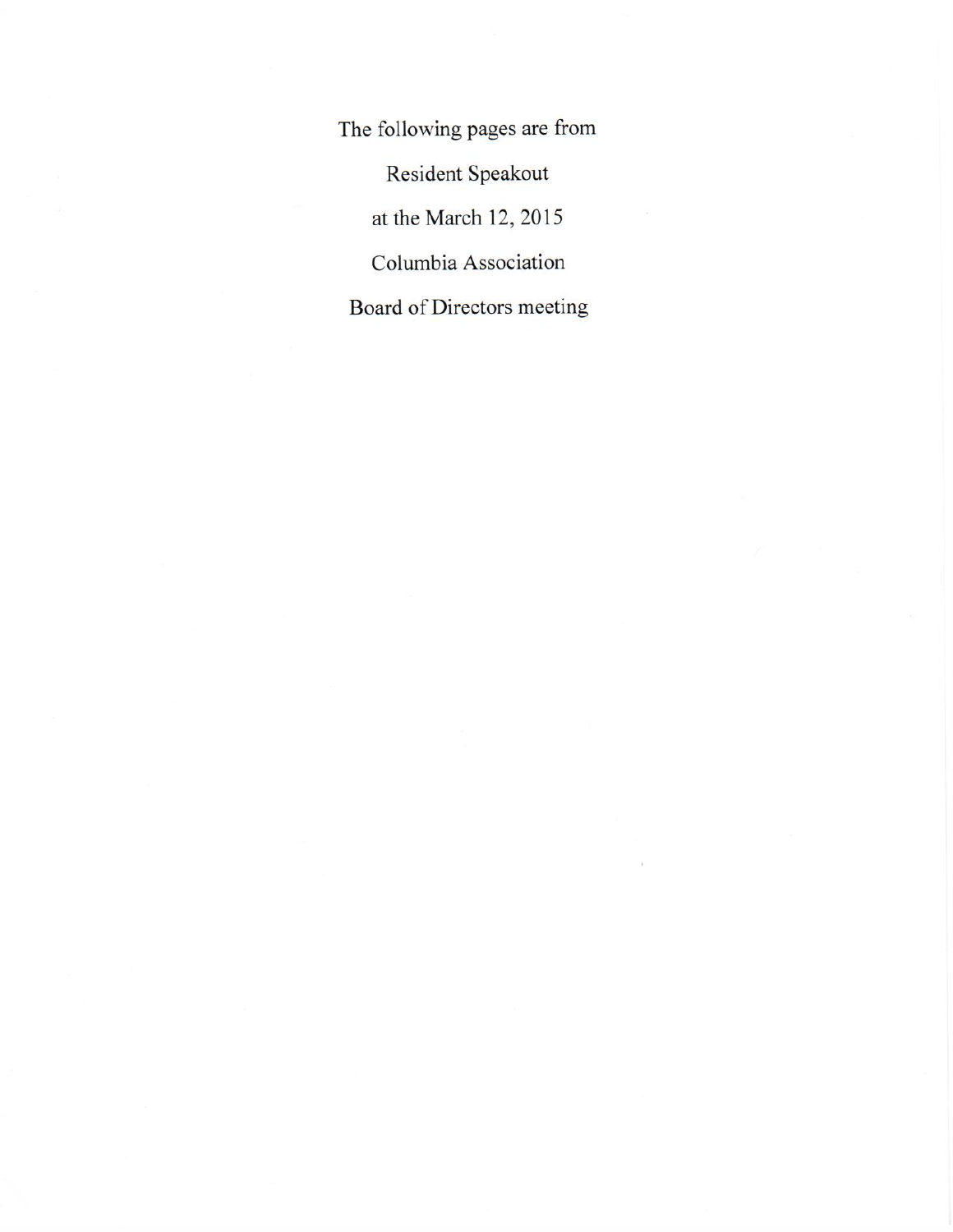## **Ginger Scott** 5070 Whetstone Road Columbia, Maryland 21044 Email tomscott@erols.com

## March 12, 2015

Good evening. I am Ginger Scott and I live in Wilde Lake.

I want to share my concerns about your rationale for closing your February 9 meeting.

Two relate to a reason for which you may close a meeting.

The Homeowners Association Act allows you to close a meeting for a:

"Discussion of matters pertaining to employees and personnel."

I could not find a definition for "employees" or "personnel" in the Act itself. Perhaps you could not either. What boggles my mind is that one of you read as a definition of "personnel" a definition from an internal CA document – a broad and self-serving definition that includes not only employees but CA Board members. Good gracious! What if everyone construed a law by making up his own definitions?

It is not as though you did not have reasonable alternatives. One would have been to consult dictionaries contemporaneous with the law  $-$  i.e. 1987.

Here is one meaning for "personnel" from a 1994 dictionary:

- a. A body of persons usually employed (as in a factory, office, or organization)
- b. A division of an organization concerned with personnel.

"Employee" then meant "one employed by another usually for wages or salary and in a position below the executive level."

Another, probably better, alternative would have been to ask a member of our state delegation to request an opinion from the Attorney General's office. This office may have been able to discern the legislative intent of the law. This may have required some patience on your part. But – would not patience have been preferable to your mad rush to judgment? What was the big hurry?

Some of you also seemed to neglect a key term on closing meetings; the very simple word "may". The Act gives reasons a homeowners association may close a meeting.

A 1994 dictionary makes it clear that "may" means "have permission to". Yet some of you seem to have defined "may" as "must" and "permission" as "mandate".

One final observation. One of you implied that Alan asked his friends to attend your meeting as his advocates. I do not recall everything in Alan's letter, but for us, the issue that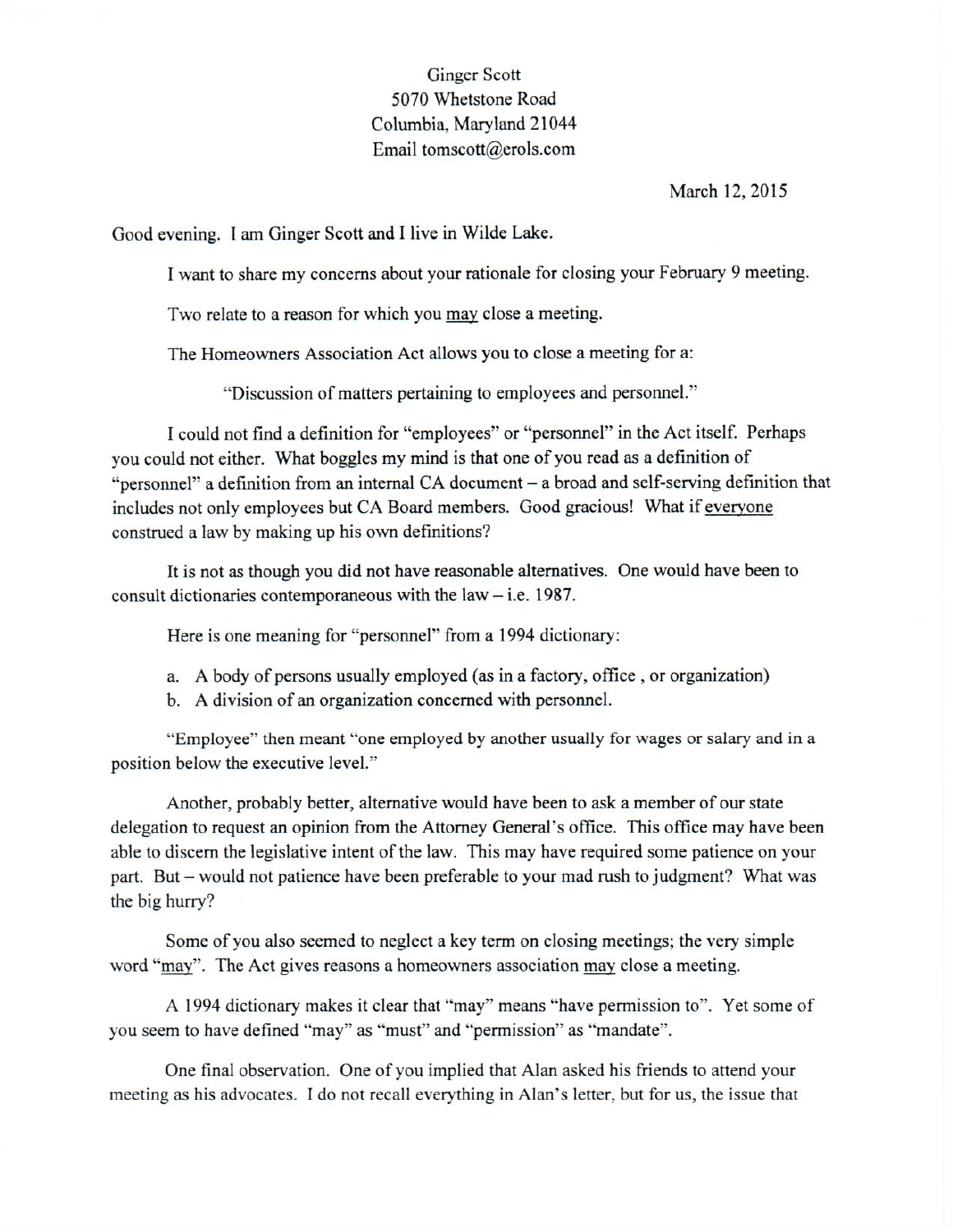## **Ginger Scott** 5070 Whetstone Road Columbia, Maryland 21044 Email tomscott@erols.com

resonated was not that Alan would be the subject of a possibly closed meeting but that there might even be a closed meeting. Tom and I, like many other members of our community, have often been appalled at the lack of transparency in the conduct of CA business. We still do not know what Alan has been accused of and thus did not attend your meeting in his defense. We did want to speak for the broader principles of transparency, decency, and the right of the accused to know his accuser.

Thank you.